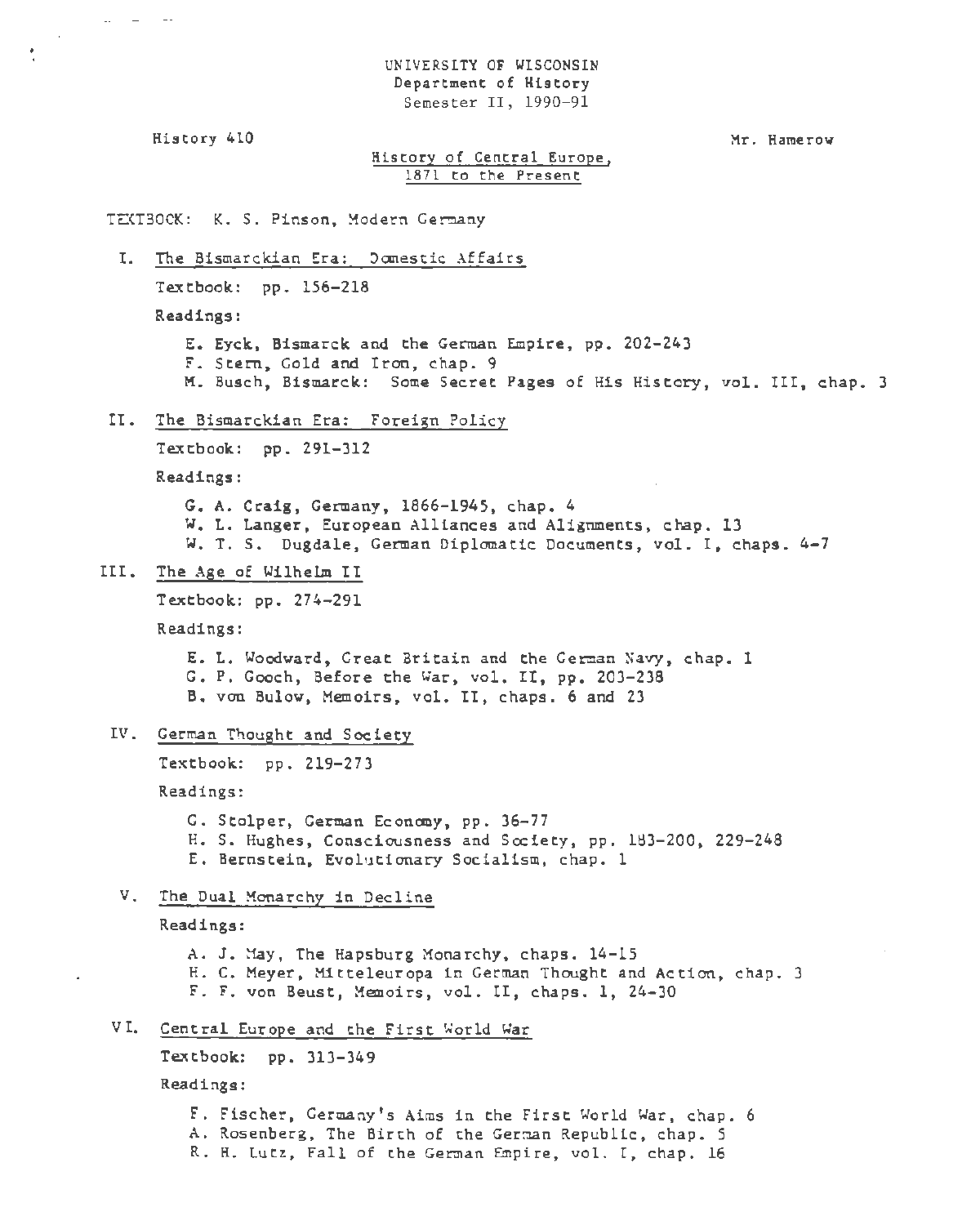$V\Pi$ . The Establishment of a New Order Textbook: pp. 350-410 Readings: H. Nicolson, Peacemaking 1919, chap. 8 K. Epstein, Matthias Erzberger, chaps. 13-14 P. Scheidemann, The Making of a New Germany, chaps. 7-8 VIII. The Republican Experiment Textbook: pp. 411-466 Readings: S. W. Halperin, Germany Tried Democracy, chaps. 22-24 A. Wolfers, Britain and France between the Wars, chaps. 5, 15-16 G. Stresemann, Diaries, Letters and Papers, val. II, pp. 404-438 IX. The Decline of Weimar Germany Textbook: pp. 467-478 Readings: K. D. Bracher, The German Dictatorship, pp. 168-198 J. W. Wheeler-Bennett, The Nemesis of Power, pp. 210-244 F. von Papen, Memoirs, chaps. 12-13 X. The Succession States of Central Europe Readings: C. A. Gulick, Austria **from** Habsburg to Hitler, val. II, pp. 1266-1308 H. Seton-Watson, Eastern Europe between the Wars, pp. 171-198 & 268-288 K. Schuschnigg, My Austria, chaps. 5-7 XI. The Political System of the Third Reich Textbook: pp. 479-521 Readings: F. Neumann, Behemoth, part III, chap. 1 E. Wiskemann, The Rome-Berlin Axis, chaps. 3-5 A. Hitler, Mein Kampf, vol. I, chap. II XII. Central Europe and the Second World War Textbook: pp. 521-531 Readings: H. Holborn, The Political Collapse of Europe, chap. 6 H. R. Trevor-Roper, The Last Days of Hitler, chap. 1 J. Goebbels, Diaries, pp. 33-62 XIII. The Reconstruction of Germany Textbook: pp. 532-562  $\sim$   $\sim$ 

2